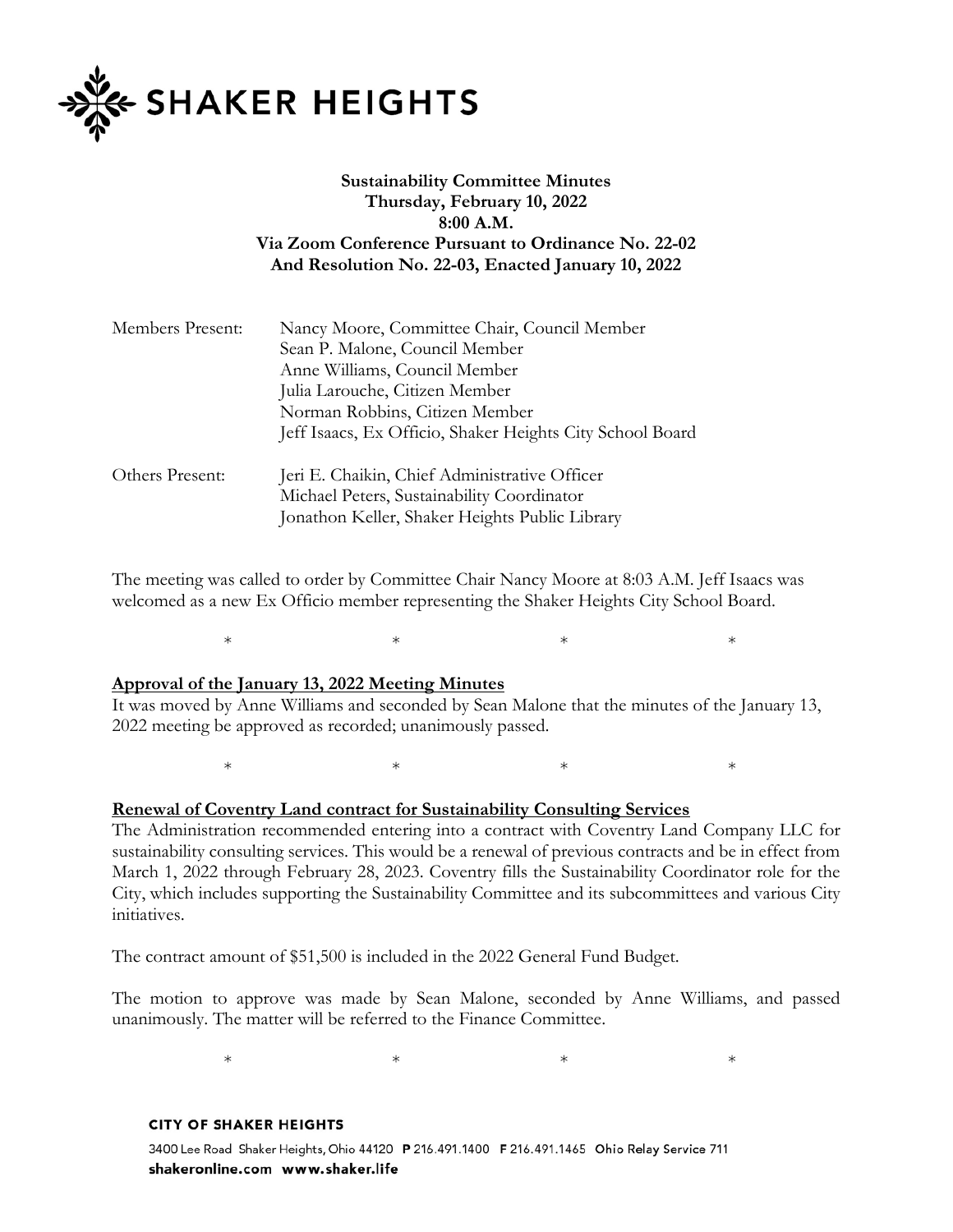## **Request for Additional Appropriation for Citizen-led Initiatives**

The Sustainability Committee, like the Diversity, Equity, and Inclusion Committee, has subcommittees led by a Committee Member but composed primarily of residents (and some nonresidents as the meetings are open to anyone). These subcommittees contribute to the Committee's goals and shoulder a considerable amount of work, leveraging the efforts of the City and its staff.

The Sustainability budget for 2022 was approved at \$60,000 and includes the consulting contract for the City's Sustainability Coordinator. The balance of the original budget supports software licenses, composting in City buildings (the fire stations and City Hall), and some of the costs of the electric vehicle chargers (although there is some revenue to offset these costs).

The additional allocation is requested to support the Committee and subcommittee work including matching funds for grants, the new electric vehicle chargers that NOACA is installing, various pilot programs, and the education and awareness efforts of all of the subcommittees.

The discussion was very supportive of these resident-led initiatives and it was noted that these relatively small sums are important to get various programs started. There is flexibility in the budget to allow for supporting successful programs and changing needs throughout the year.

The motion to advance this recommendation to the Finance Committee was made by Anne Williams, seconded by Norman Robbins, and passed unanimously.

 $*$   $*$   $*$   $*$   $*$ 

### **2022 Committee Goals**

The Committee discussed its goals for 2022 both as a Committee and at the Subcommittee level.

The Committee goals include:

- 1. Community Choice Aggregation create recommendation to potentially change aggregation program to a renewable generation opt-out program
- 2. Rooftop Solar review options for rooftop solar on city facilities
- 3. Electric Vehicles continue to transition the City fleet to electric vehicle fleet and increase electric vehicle charging stations
- 4. City Green Team engage Green Team for updates and new ideas
- 5. Streetlights continue to track developments and opportunities related to LED streetlights
- 6. Waste Diversion track opportunities to reduce waste and better quantify the commercial waste generated in the City
- 7. Electric Landscape Equipment coordinate with the Public Works Department to transition to electric landscape equipment and share learnings to encourage residents and landscape companies to phase out two-stroke equipment
- 8. Mobility Options consider opportunities to encourage non-car transportation

Subcommittee goals are covered below.

 $*$  \*  $*$  \*  $*$  \*  $*$  \*  $*$  \*  $*$  \*  $*$  \*  $*$  \*  $*$  \*  $*$  \*  $*$  \*  $*$  \*  $*$  \*  $*$  \*  $*$  \*  $*$  \*  $*$  \*  $*$  \*  $*$  \*  $*$  \*  $*$  \*  $*$  \*  $*$  \*  $*$  \*  $*$  \*  $*$  \*  $*$  \*  $*$  \*  $*$  \*  $*$  \*  $*$  \*  $*$  \*  $*$  \*  $*$  \*  $*$  \*  $*$  \*  $*$  \*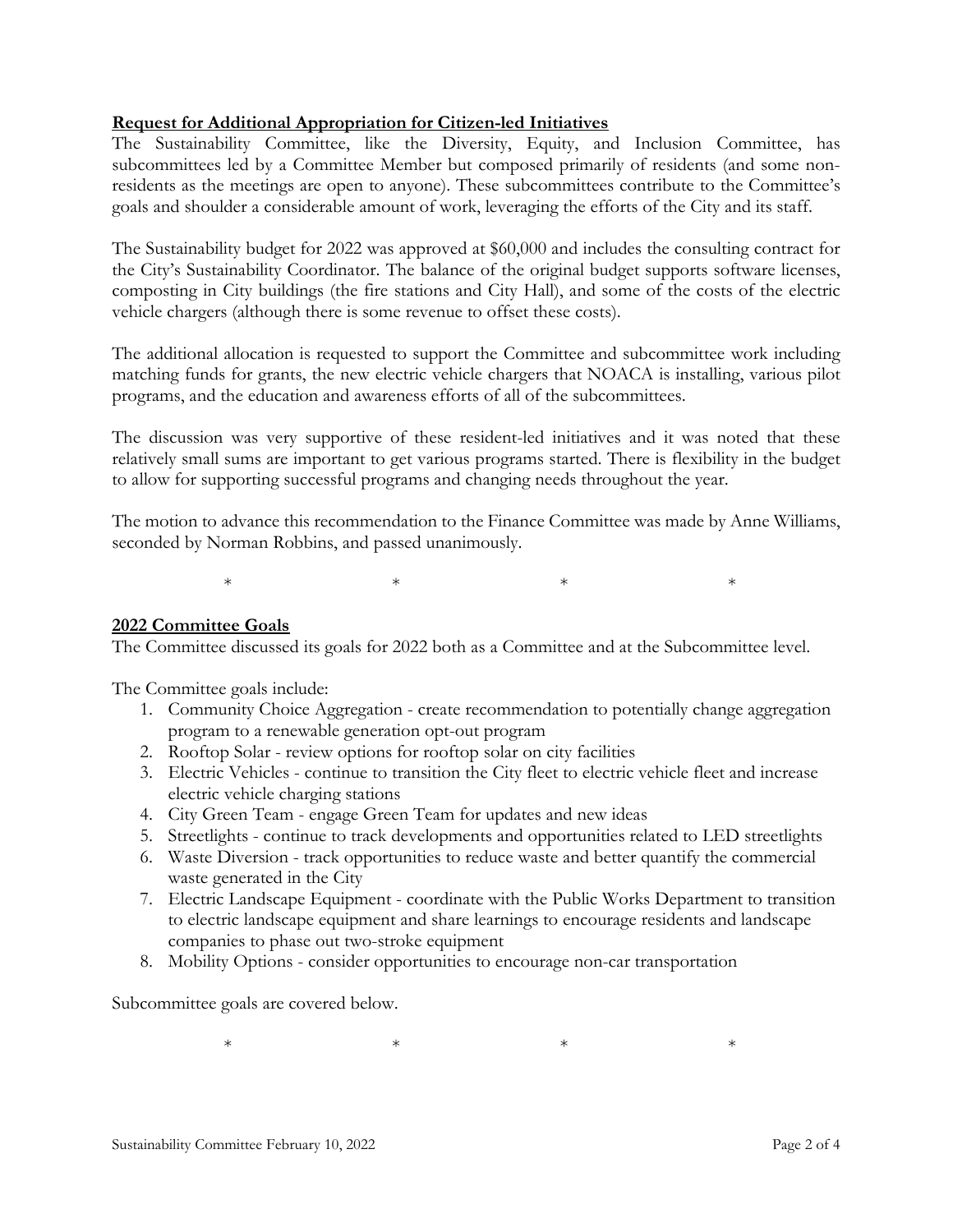## **Subcommittee Updates**

Stormwater & Greenspace (Julia Larouche)

- Grow Not Mow continue popular program to identify, seek approval for, and designate City-owned/controlled sites for reduced mowing by Public Works; identify and secure grants and other funding for planting native trees and bushes.
- Certified Yard Habitat collaborate with The Nature Center at Shaker Lakes to develop a complementary program to Grow Not Mow for residential properties. Assist with awareness and marketing of the program.
- Stormwater Code Revisions provide comments on the revised ordinance when available.
- Positive Education and Messaging increase awareness of more sustainable best management practices. Examples could include tree planting, transitioning to electric lawn care equipment, leave the leaves, etc.
- Composting continue to work with and support composting programs in the City.

## Renewable Energy (Norman Robbins)

- Promoting Energy Conservation increasing awareness and education around available programs and resources, including the Dominion home energy audit; increase the number of Shaker homes that conserve energy, especially low- and middle income homes, where lower energy bills would be appreciated
- Plan social media posts on a range of sustainability topics for throughout the year create collection of social media posts for the City's Communications & Marketing Department, including potential text and pictures; for those that are time-specific or seasonal, indicate ideal distribution timeframe; this could also include participation at inperson events such as Touch a Truck
- Solar Education and Awareness continue the subcommittee's efforts to promote solar for City residents through social media (e.g., Solar in Shaker facebook page) and events (e.g., Solar Tour); track number of solar applications
- Electric Vehicle Charging continue to encourage and promote EV charging in the City to help residents' understand the benefits of driving EV (in addition to the benefits to the City such as better air quality and attracting EV drivers to City businesses).

Shaker Youth LEEDs / High School Advisory Group (Shanna Keown)

- Host EcoChallenge following up on the successful EcoChallenge from last year, the subcommittee is planning a second version for 2022
- Horseshoe Lake Planning the subcommittee is following the design process for Horseshoe Lake and will contribute ideas and perspective from its members
- Supporting Sustainability Committee the subcommittee is interested in supporting the work of the Committee and the other subcommittees in its work
- Recruiting Members the subcommittee will recruit members from area high schools from various grade levels and transition leadership at the end of the academic year to leaders for the following year

 $*$   $*$   $*$   $*$   $*$